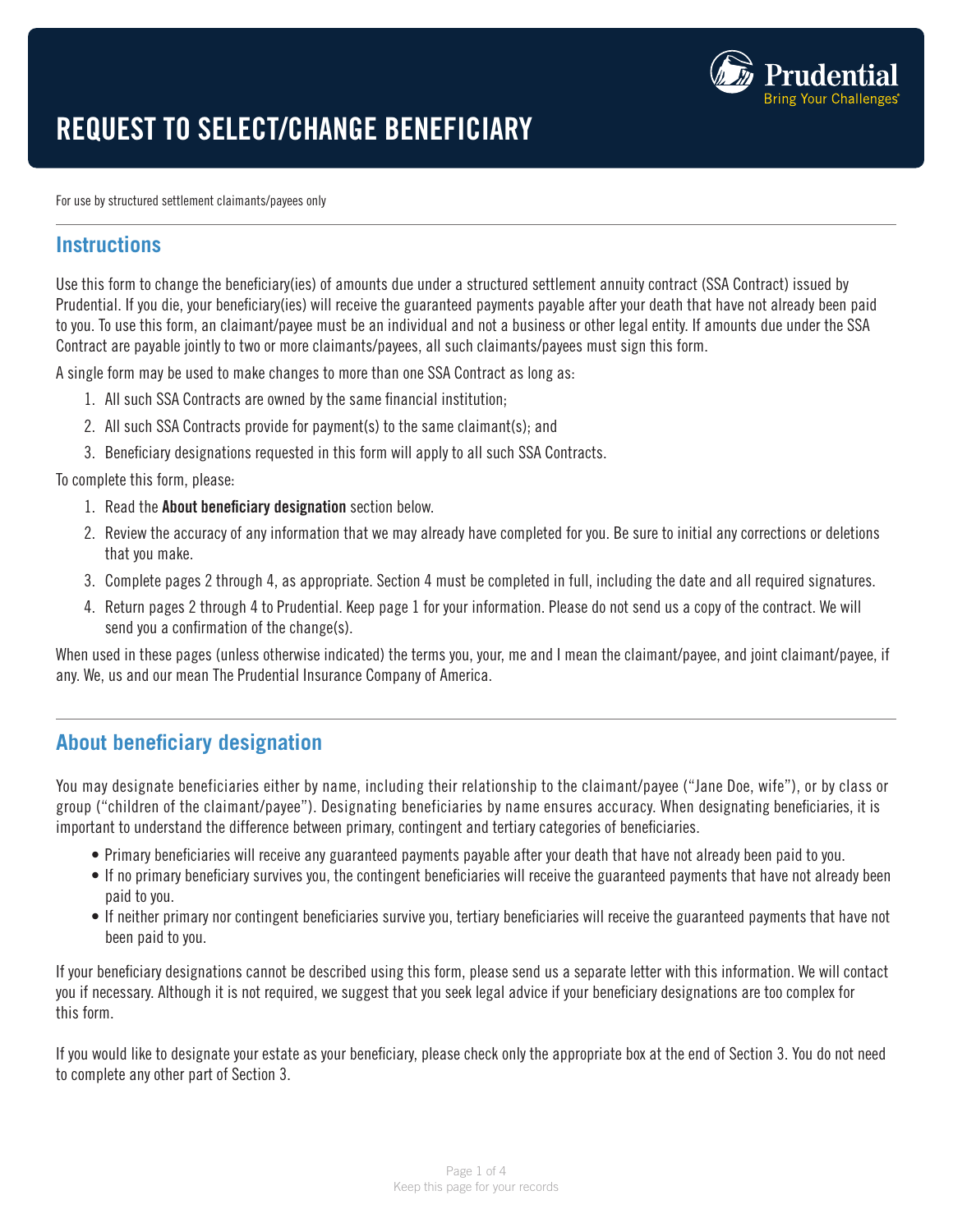Please print using blue or black ink. See instructions on page 1 before completing.

## **1. About the claimant/payee**

| First name of claimant  | Middle initial           | Last name of claimant                          |  |  |  |
|-------------------------|--------------------------|------------------------------------------------|--|--|--|
| Claimant address        | Apt                      |                                                |  |  |  |
| City                    | State                    | ZIP code                                       |  |  |  |
| New address? $\Box$ Yes | Daytime telephone number | <u> 1989 - Andrea State Barbara, politik e</u> |  |  |  |
| $\Box$ No               |                          | Evening telephone number                       |  |  |  |

If you selected Yes, we will mail confirmation to this address with a Request to Change Address form. Tell us the best time to reach you if we have questions about this form.  $\Box$  Daytime  $\Box$  Evening

# **About the joint claimant/payee (if any)**

| First name of joint claimant                                                                  | Middle initial           | Last name of joint claimant |  |  |  |  |  |
|-----------------------------------------------------------------------------------------------|--------------------------|-----------------------------|--|--|--|--|--|
| Please complete the following only if any of your information is different from the claimant. |                          |                             |  |  |  |  |  |
| Joint claimant address                                                                        | Apt                      |                             |  |  |  |  |  |
| City                                                                                          | State                    | ZIP code                    |  |  |  |  |  |
| New address? $\Box$ Yes                                                                       | Daytime telephone number |                             |  |  |  |  |  |
| $\Box$ No                                                                                     |                          |                             |  |  |  |  |  |
|                                                                                               |                          |                             |  |  |  |  |  |

If you selected Yes, we will mail confirmation to this address with a Request to Change Address form. Tell us the best time to reach you if we have questions about this form.  $\Box$  Daytime  $\Box$  Evening

# **2. About the annuity contract**

\_\_\_\_\_\_\_\_\_\_\_\_\_\_\_\_\_\_\_\_\_\_\_\_\_\_\_\_\_\_\_\_

\_\_\_\_\_\_\_\_\_\_\_\_\_\_\_\_\_\_\_\_\_\_\_\_\_\_\_\_\_\_\_\_

\_\_\_\_\_\_\_\_\_\_\_\_\_\_\_\_\_\_\_\_\_\_\_\_\_\_\_\_\_\_\_\_

Name of owner (the contract owner's name as shown on the first page of the annuity contract)

 $\_$  ,  $\_$  ,  $\_$  ,  $\_$  ,  $\_$  ,  $\_$  ,  $\_$  ,  $\_$  ,  $\_$  ,  $\_$  ,  $\_$  ,  $\_$  ,  $\_$  ,  $\_$  ,  $\_$  ,  $\_$  ,  $\_$  ,  $\_$  ,  $\_$  ,  $\_$  ,  $\_$  ,  $\_$  ,  $\_$  ,  $\_$  ,  $\_$  ,  $\_$  ,  $\_$  ,  $\_$  ,  $\_$  ,  $\_$  ,  $\_$  ,  $\_$  ,  $\_$  ,  $\_$  ,  $\_$  ,  $\_$  ,  $\_$  ,

Contract number(s)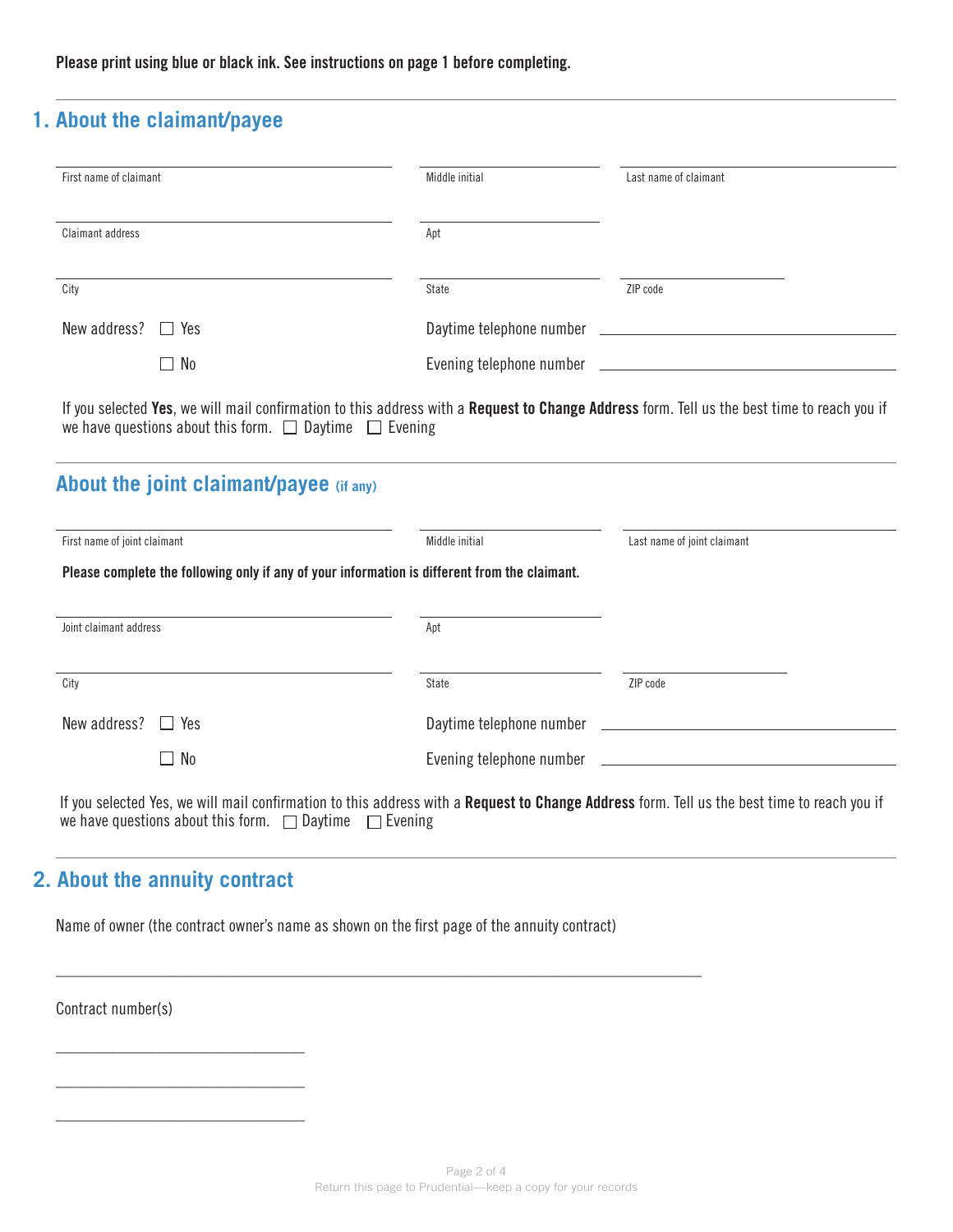### **3. Your beneficiary selection(s)/changes(s)**

Individual Beneficiary(ies). List below your individual beneficiary designation(s). Unless you state otherwise, all beneficiaries within a category (i.e., primary, contingent, tertiary) will be paid in equal shares. If any member of a category dies before becoming entitled to receive payments under the SSA Contract(s), the surviving members of such category will receive in proportion to their relative share rights those shares that would have been distributed to the deceased member.

#### $\Box$  Primary

| State                                                                                                       | ZIP code                                                                                             |                  |
|-------------------------------------------------------------------------------------------------------------|------------------------------------------------------------------------------------------------------|------------------|
|                                                                                                             |                                                                                                      | Telephone number |
|                                                                                                             |                                                                                                      |                  |
|                                                                                                             |                                                                                                      |                  |
| State                                                                                                       | ZIP code                                                                                             |                  |
|                                                                                                             |                                                                                                      | Telephone number |
|                                                                                                             |                                                                                                      |                  |
|                                                                                                             |                                                                                                      |                  |
| State                                                                                                       | ZIP code                                                                                             |                  |
|                                                                                                             |                                                                                                      | Telephone number |
| City<br>Date of birth<br>Middle initial<br>City<br>Date of birth<br>Middle initial<br>City<br>Date of birth | Social Security number<br>Last name<br>Social Security number<br>Last name<br>Social Security number |                  |

Children as a class of beneficiaries. If you wish to designate children as a class of beneficiaries, select one of three boxes below and indicate the class category, i.e., primary, contingent, or tertiary. List all living children belonging to the selected class in the spaces that follow.

 $\square$  Children of the claimant/payee (includes any adopted children). This provides that such children as are alive on the date of death of the claimant/ payee and any joint claimant/payee will be paid in equal shares.

 $\Box$  Primary  $\Box$  Contingent  $\Box$  Tertiary

Children born of the marriage of the claimant/payee and \_\_\_\_\_\_\_\_\_\_\_\_\_\_\_\_\_\_\_\_\_\_\_\_\_\_\_\_\_\_\_\_\_\_\_\_\_\_\_\_\_\_\_\_\_\_\_\_(name of spouse).This

provides that such children as are alive on the date of death of the claimant/payee and any joint claimant/payee will be paid in equal shares.  $\Box$  Primary  $\Box$  Contingent  $\Box$  Tertiary

 $\square$  Children born of the claimant/payee, their children by representation. This provides that if one of the claimant/payee's children dies before the claimant/payee and any joint claimant/payee, and that child has children, that child's children (this is, the claimant/payee's grandchildren by that child) will receive the parent's share, equally divided.

 $\Box$  Primary  $\Box$  Contingent  $\Box$  Tertiary

 $\Box$  None of the above

| First name | Middle initial | Last name              |          |  |
|------------|----------------|------------------------|----------|--|
| Street     | City           | State                  | ZIP code |  |
|            | Age            | Social Security number |          |  |

Page 3 of 4 Return this page to Prudential—keep a copy for your records